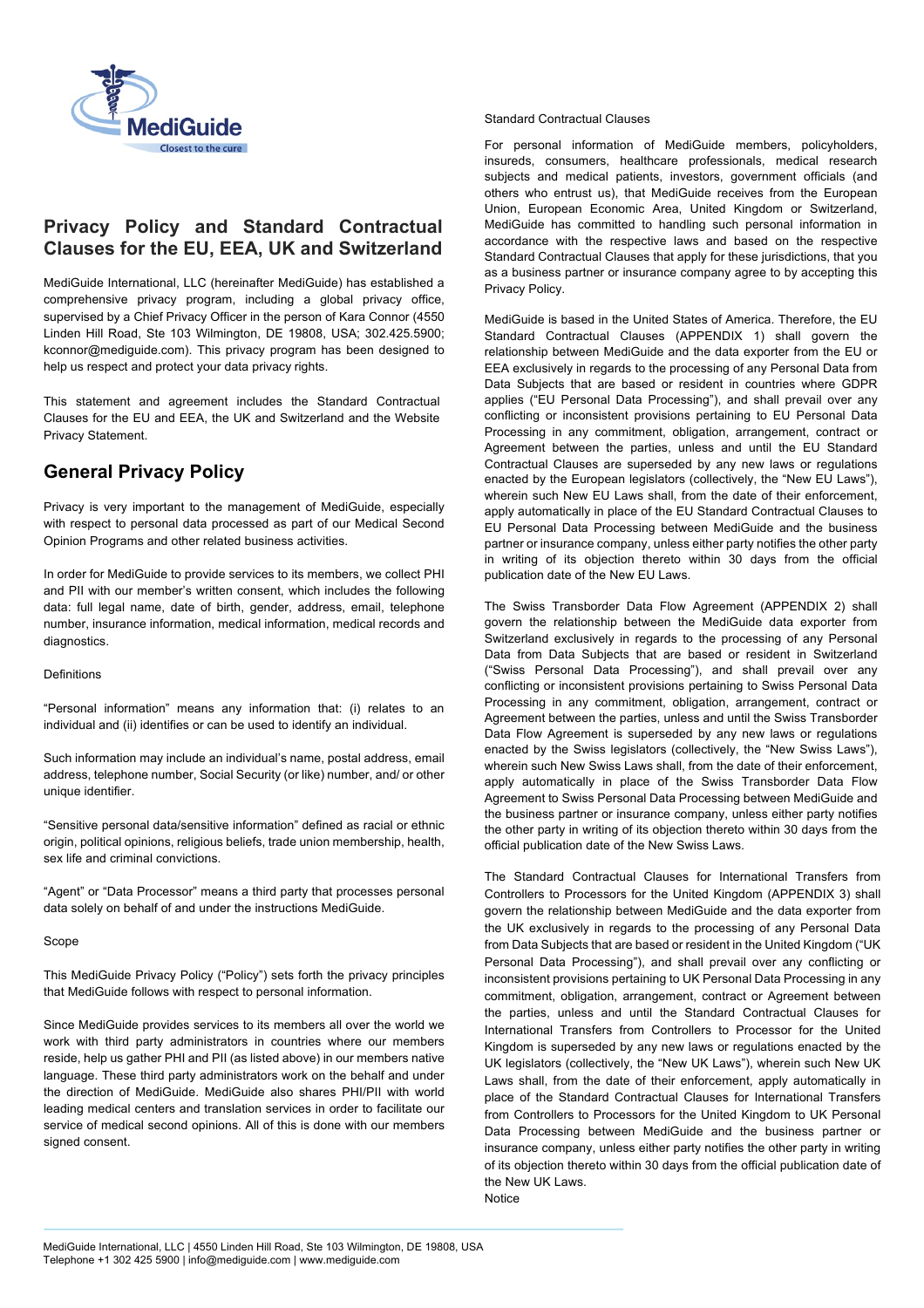MediGuide informs individuals in the EU, EEA, UK and Switzerland that the only purpose for which it collects and uses their personal information is to comply with the request of said individual that MediGuide secure a Medical Second Opinion for him/her, how to contact MediGuide, the type Agent/Data Processor third party with whom, at the direction of said individual, MediGuide shares their personal information, and the choice and means MediGuide offers for limiting the use and disclosure of their personal information.

Where MediGuide receives personal information directly from individuals in the EU, EEA, UK or Switzerland, it informs them about the types of personal information collected, the purposes for which it collects and uses the personal information, and the types of Agent/Data Processor to which the Company discloses or may disclose that information, and the choices and means, if any, the Company offers individuals for limiting the use and disclosure of their personal information.

Notice will be provided in a clear and conspicuous language when individuals are first asked to provide personal information, or as soon as practicable thereafter, and in any event before the Company uses or discloses the information for a purpose other than that for which it was originally collected. However, in no event or circumstance will MediGuide or its Agents or any Data Controller ever receive any personal information unless and until said individual authorizes MediGuide in writing signed by said individual to receive his/her personal information.

#### Choice

MediGuide, in addition to first having received a signed authorization from the individual to receive the individual's personal information, also offers an individual the opportunity to choose (opt out) whether personal data are (a) to be disclosed to a non-agent third party or (b) used for a purpose other than that for which the information were originally collected or subsequently authorized by the individual. In point of fact, MediGuide never uses the personal information for any purpose other than to secure a Medical Second Opinion, as originally requested by said individual. For sensitive personal information, MediGuide requires individuals to affirmatively and explicitly (opt in) by a signed writing to consent to the disclosure of the information to an Agent/Data Processor.

#### Accountability for Onward Transfers

MediGuide will only transfer personal data to an Agent/Data Processor where they provided assurances that they provide at least the same level of privacy protection as is required by these privacy principles. Where MediGuide has knowledge that an Agent/Data Processor to whom it has provided personal information is processing that information in a manner contrary to this Policy, MediGuide will take reasonable steps to prevent or stop the processing.

MediGuide will only transfer personal data to a non-agent third party in a manner that is consistent with the written authorization provided by the individuals who are the subject of the data and any consent that those individuals have given.

#### Security

MediGuide will take reasonable precautions to protect personal information in its possession from loss, misuse and unauthorized access, disclosure, alteration and destruction.

#### Data Integrity and Purpose Limitation

MediGuide will only use and share personal data about individuals in a way that is consistent with the purposes for which the data were collected and authorized in writing by those individuals. To the extent necessary for those purposes, MediGuide will take reasonable steps to ensure that the data is reliable for intended use, accurate, complete, and current.

#### **Access**

MediGuide acknowledges the right of data subjects to access their personal data. Subject to limitations set forth by law. MediGuide will provide individuals with complete access to personal information about them and they may request the correction or amendment of personal information. Please apply to MediGuide's Privacy Office.

Directed to Kara Connor at 4550 Linden Hill Road, Ste 103 Wilmington, DE 19808, USA, 302.425.5900 orkconnor@mediguide.com.

The caller can trust that this will be a private conversation treated with confidentiality to whatever extent the caller requests.

Recourse, Enforcement and Liability

In compliance with law, MediGuide commits to resolve complaints about your privacy and our collection or use of your personal information. Please apply to MediGuide's Privacy Office.

Directed to Kara Connor at 4550 Linden Hill Road, Ste 103 Wilmington, DE 19808, USA, 302.425.5900 or kconnor@mediguide.com.

#### Limitation on Scope of Principles

MediGuide may be required to disclose an individual's personal information in response to a lawful request by public authorities, including to meet national security or law enforcement requirements.

This Policy may be amended from time to time, consistent with the requirements of MediGuide and the law.

Last Updated: March 4, 2022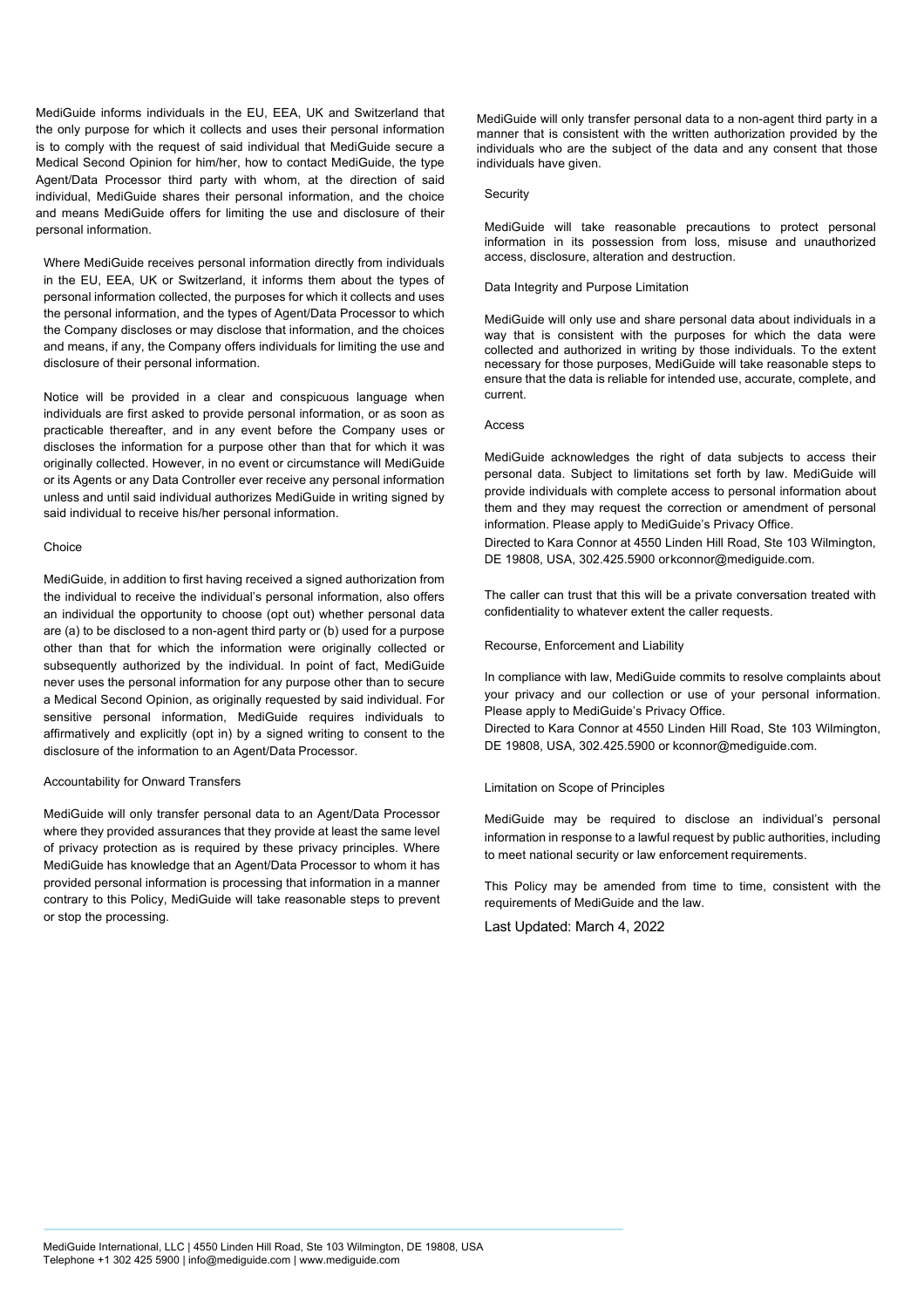

[To view HIPAA Compliance document, click here.](https://www.mediguide.com/pdf/MediGuide_HIPAA.pdf)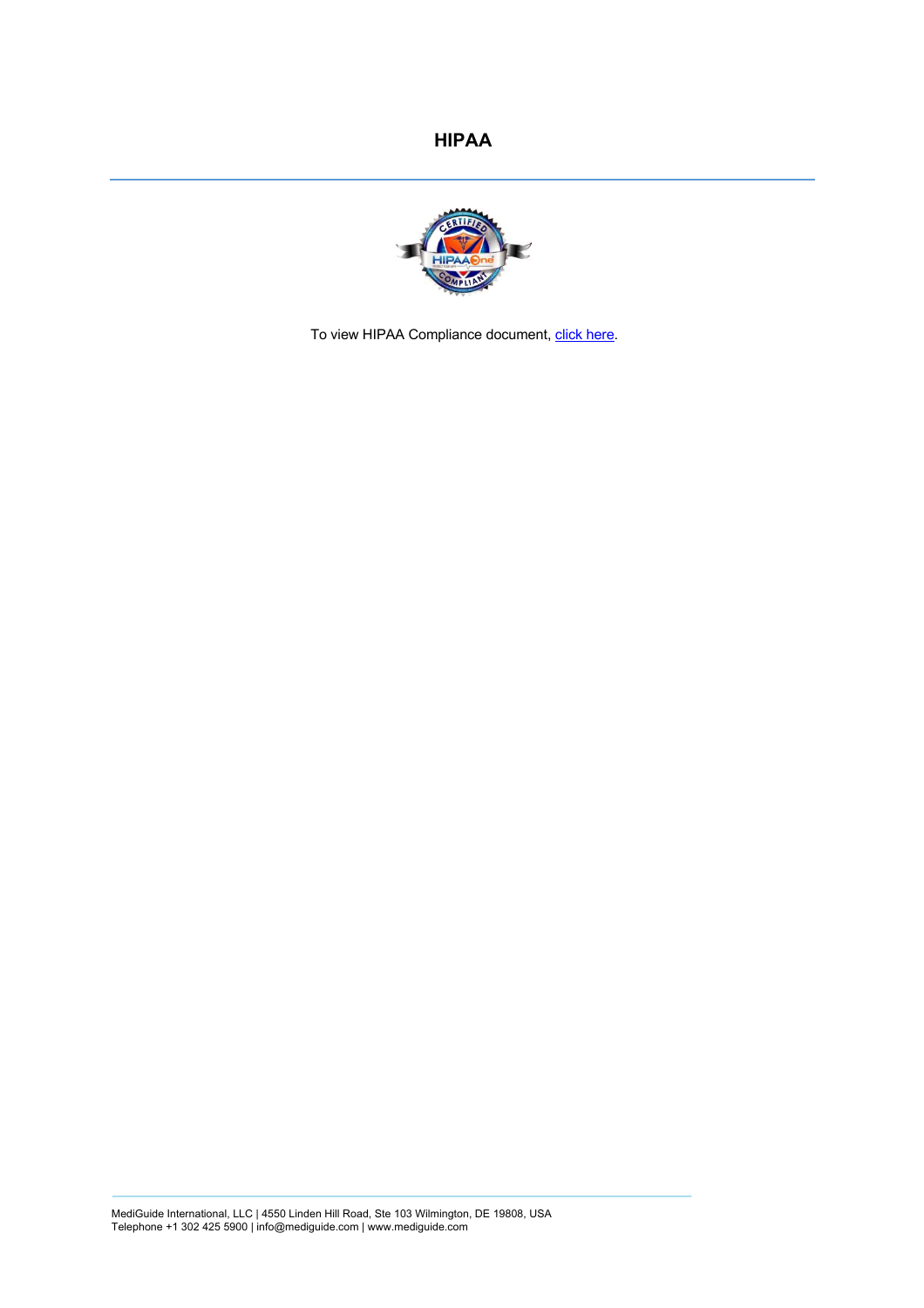## APPENDIX 1



[To view GDPR Terms and Conditions, click here.](https://www.mediguide.com/pdf/MediGuide_GDPR.pdf) [To view List of \(Sub-\) Processors, click here.](https://www.mediguide.com/pdf/MediGuide_SUB-PROCESSORS.pdf)

MediGuide International, LLC | 4550 Linden Hill Road, Ste 103 Wilmington, DE 19808, USA Telephone +1 302 425 5900 | info@mediguide.com | www.mediguide.com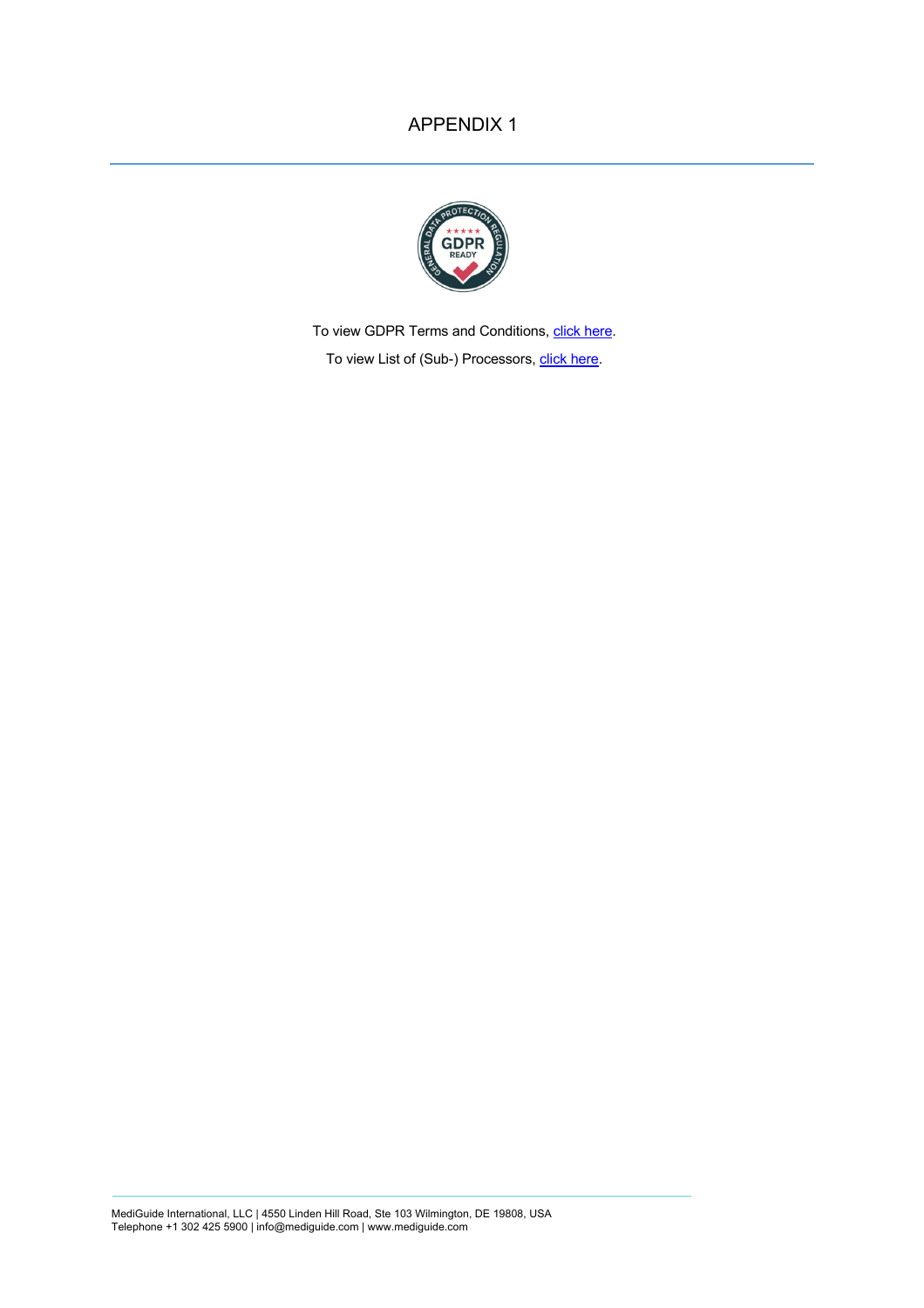APPENDIX 2 (Swiss Transborder Data Flow Agreement) Swiss Transborder Data Flow Agreement

## by and between the

Business Partner or Insurance Company

and the

MediGuide International, LLC 4550 Linden Hill Road, Ste 103 Wilmington, DE 19808, USA

(hereinafter Data Exporter)

(hereinafter Data Importer)

§ 1 Purpose

This Swiss Transborder Data Flow Agreement (the Agreement) is entered into by and between the Data Exporter and the Data Importer to provide<br>adequate protection for Personal Data in situations in which such data is transfe Importer established in another country for the purposes of processing such data on behalf of the Data Exporter.

The purposes of the transfer to, and processing by, the Data Importer are described in Annex 1 to this Agreement. Annex 1 forms an integral part<br>of this Agreement and may be amended by the Data Exporter from time to time.

## § 2 Scope

This Agreement applies to all Personal Data relating to Third Parties that is transferred (which shall include making it available for access) from the<br>Data Exporter to the Data Importer; or processed by the Data Importer

The catalogue of the Personal Data to be transferred and/or processed is found in Section 1 of Annex 1 to this Agreement.

§ 3 Definitions

Unless defined otherwise herein, all terms shall have the same meaning as defined in the Swiss Federal Act of 19 June 1992 on Data Protection (FADP). Any reference to the FADP shall always also include a reference to the Ordinance to the FADP (the OFADP) and any other provision of the substantive Swiss Data Protection law.

For the purposes of this Agreement:

'Data Exporter' means the natural or legal person, public authority, agency or any other body established in Switzerland which alone or jointly with others determines the purposes and means of the processing of Personal Data and which transfers such data to another country for the purposes of its processing on his behalf.

'Data Importer' means a natural or legal person, public authority, agency or any other body established in another country which agrees to receive Personal Data from the Data Exporter for the purposes of processing such data on behalf of the latter after the transfer in accordance with his instructions.

'Subprocessor' means any processor engaged by the Data Importer (or by any other Subprocessor of the Data Importer) who agrees to receive from the Data Importer (or from any other Subprocessor of the Data Importer) Personal Data exclusively intended for processing on behalf of the<br>Data Exporter after the transfer in accordance with his instructions and the t

§ 4 Obligations of the Data Exporter

The Data Exporter warrants that the Personal Data to be transferred has been collected and processed in accordance with the requirements of the FADP. The Data Exporter further warrants that the transfer of the Personal Data and the processing of such data by the Data Importer as set forth in this Agreement is admissible under the FADP and the Data Exporter undertakes that the transfer is made in accordance with the FADP.

The Data Exporter shall verify that the Technical and Organizational Measures, as required by Art. 7 para. 1 FADP and Art. 8 et seq. OFADP,<br>undertaken by the Data Importer (that are known to the data exporter) are sufficie processing. The Technical and Organizational Measures form an integral part of this Agreement and may be amended by the Data Exporter from time to time.

§ 5 Obligations of the Data Importer

The Data Importer undertakes and warrants that it will process any and all Personal Data received from or made available by the Data Exporter or derived from such data

- (1) solely on behalf and solely for the purposes of the Data Exporter as set forth in Section 2 of Annex 1 or as otherwise expressly
	-
- provided for by the Data Exporter or agreed with the Data Exporter;<br>(2) in accordance with the instructions of the Data Exporter which may be given by any means, including e-mail; and (2) in accordance with the instructions<br>(3) in compliance with this Agreement.
- 

The Data Importer undertakes, prior to any processing, appropriate Technical and Organizational Measures as defined by the FADP (particularly Art. 7 para. 1 FADP and Art. 8 et seq. OFADP) to protect the transferred Personal Data from unauthorized processing, including any processing not expressly authorized by this Agreement and including accidental loss or destruction of, or damage to, such Personal Data. The Data Importer will promptly inform, and cooperate with, the Data Exporter

- (1) if it believes that it may no longer be able, or no longer is able, to comply with this Agreement, particularly in case it receives or must reasonably expect to receive a request or order of a competent authority requiring it to disclose, or refrain from further processing, some
- or all Personal Data to which this Agreement applies; or (2) if any accidental or unauthorized access has occurred.

The Data Importer shall not subcontract any of its processing operations performed on behalf of the Data Exporter under this Agreement without the prior written consent of the Data Exporter.

In the event of subprocessing, the Data Importer undertakes that

- (1) it has previously informed the Data Exporter and obtained its prior written consent;
- (2) the subcontracting of the processing of Personal Data may only consist of the processing operations agreed in this Agreement;
- (3) Data Importer and Subprocessor shall sign an Agreement which will impose the same obligations on the Subprocessor as those imposed on the Data Importer under this Agreement;
- (4) it will promptly send a copy of any Subprocessor Agreement it concludes under this Agreement to the Data Exporter.

Where the Subprocessor fails to fulfil its Data Protection obligations under such written agreement, the Data Importer shall remain fully liable to the Data Exporter for the performance of the Subprocessor's obligations under such agreement.

§ 6 Rights of Persons Affected The Data Exporter is responsible that the Persons Affected are provided with their right of information (right of access), correction, blocking, suppression or deletion, as available under the FADP. The Data Importer (and any Subprocessor) will fully and without delay cooperate with the Data Exporter in, and provide to the Data Exporter the necessary services for, fulfilling such requests or inquiries of Persons Affected. § 7 Term and Termination

This Agreement shall be binding between the parties upon execution by both parties and shall remain in place for an indefinite period of time. Each party may terminate this Agreement at any time with immediate effect by providing a written notice. The Data Exporter may also suspend the transfer of Personal Data and/or its processing at any time.

Upon termination of this Agreement for whatever reason, the Data Importer (and any Subprocessor) shall,

- (1) immediately return any Personal Data and copies thereof to which this Agreement applies, including the Personal Data transferred by
	- the Data Exporter; and, to the extent this is not possible, (2) destroy such Personal Data and copies thereof, and certify to the Data Exporter in writing that it has done so;

unless legislation imposed upon the Data Importer prevents it from returning or destroying all or parts of the Personal Data to which this Agreement applies, in which case the Data Importer informs the Data Exporter and undertakes to keep such Personal Data confidential and not actively process it anymore.

MediGuide International, LLC | 4550 Linden Hill Road, Ste 103 Wilmington, DE 19808, USA Telephone +1 302 425 5900 | info@mediguide.com | www.mediguide.com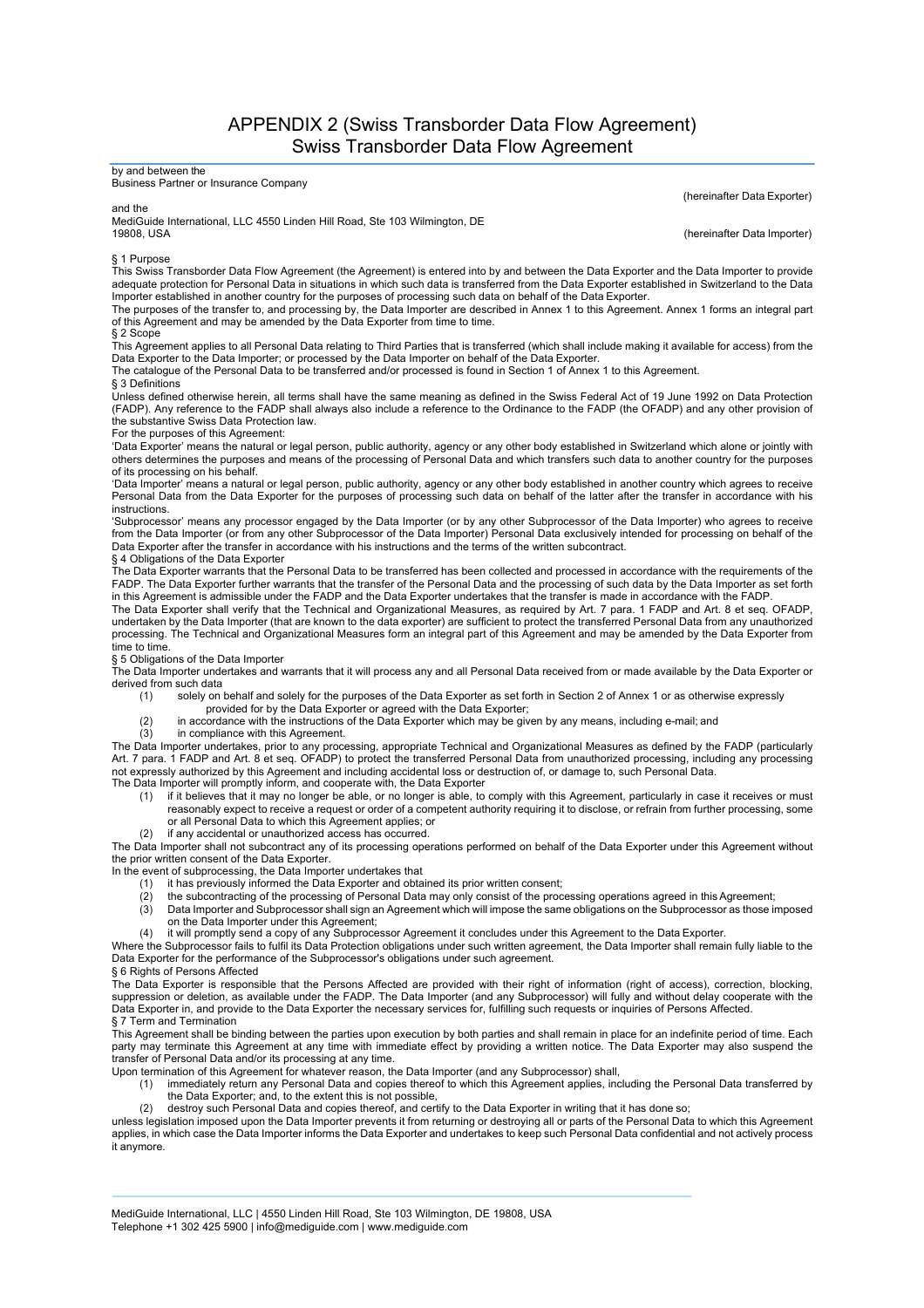Upon termination of this Agreement, any other contract signed by the Data Importer and the Subprocessor for the purposes of processing and transferring Personal Data under this Agreement shall be terminated automatically. This, however, does not concern any other contract signed by the Data Exporter and Data Importer for other purposes. § 8 Miscellaneous

Each party will provide any court or supervisory agency, and the Data Exporter will provide any Person Affected, a copy or the content of this Agreement upon its request or if required by law.

The rights and obligations of each party to this Agreement are without prejudice and notwithstanding to any other rights and obligations the parties may or may not have under other agreements. This Agreement does not regulate the consequences that the execution of a right and performance of an obligation under this Agreement may have under another relationship among the parties.

Persons Affected may raise damages and other claims pursuant to the FADP relating to the transfer and/or processing of their Personal Data under this Agreement against either party.

This Agreement may only be modified in writing. The parties shall not assign this Agreement or any rights or obligations hereunder to any Third Party without the prior written consent of the other party.

This Agreement (and any Agreement signed by the Data Importer and any Subprocessor for the purposes of processing and transferring Personal Data under this Agreement) shall be governed by and construed in accordance with the substantive laws of Switzerland. Any dispute arising out of or in connection with this Agreement (or any subprocessor Agreement signed by the Data Importer and any Subprocessor for the purposes of processing and transferring Personal Data under this Agreement) or breach thereof, shall be exclusively settled by the ordinary courts at the seat of the Data Exporter in Switzerland.

#### ANNEX1 TO THE SWISS TRNSBOARDER DATA FLOW AGREEMENT

Description of the Transfer and Processing

Catalogue of Personal Data to be transferred and processed:

Data Subjects: Employees, Employees of Third Parties, Business Partners, Suppliers, Communication Participants, Contractual Partners, Service Providers, Consultants, Freelancers, Authorized Agents, Data Protection Officers Insured Persons, Patients, Medical Second Opinion Users.

Purpose(s) of the transfer and processing:

Provision and use of SaaS Application(s). 3. Categories of the Persons Affected:

Employees, Employees of Third Parties, Business Partners, Suppliers, Communication Participants, Contractual Partners, Service Providers, Consultants, Freelancers, Authorized Agents, Data Protection Officers, Contact Persons, Names, Address Data, Contact Information, Location data, Identification numbers, Online identifiers, Security identifiers, Other Identifiers, Insurance Numbers.

4. Persons who may access or receive the Personal Data: Employees of the Subscriber.

Employees of the Provider and its subsidiaries.

Subprocessors.

5. Data Protection registration information of the Data Exporter:

None.<br>6. Additional useful information:

None.<br>7

7. Contact Information for Data Protection Inquiries:

Kara Connor, MediGuide, 4550 Linden Hill Road, Ste 103 Wilmington, DE 19808, USA; 302.425.5900; kconnor@mediguide.com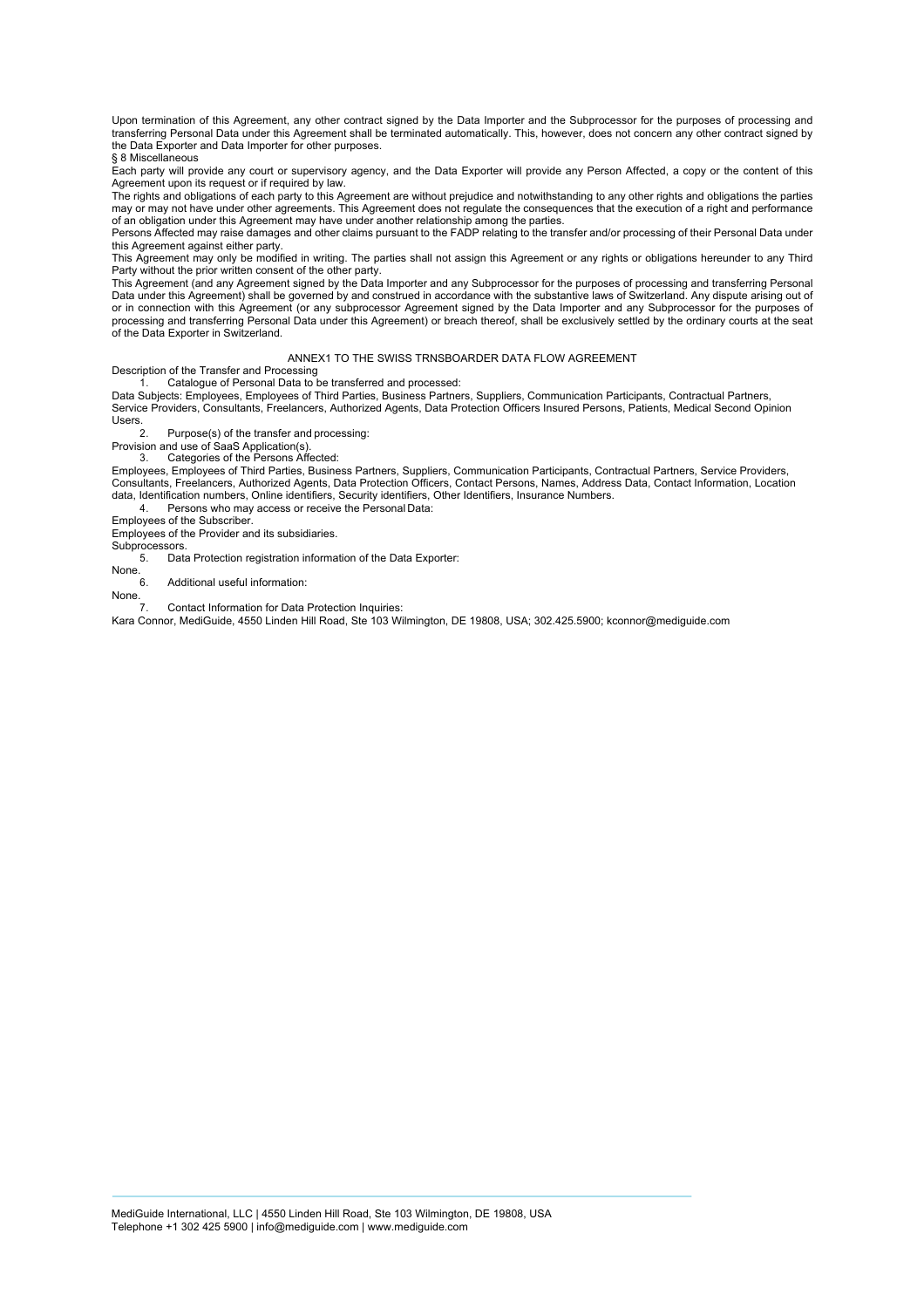# APPENDIX 3 (Standard Contractual Clauses for International Transfers from Controllers to Processors for the United Kingdom)

| Parties                                  |                                                          |
|------------------------------------------|----------------------------------------------------------|
| Name of the data exporting organisation: | <b>Business Partner or Insurance Company</b>             |
|                                          | (the data exporter")                                     |
|                                          | And                                                      |
| Name of the data importing organisation: | MediGuide International, LLC                             |
| Address                                  | 4550 Linden Hill Road, Ste 103 Wilmington, DE 19808, USA |
| Telephone                                | 302.425.5900                                             |
| Email                                    | kconnor@mediguide.com                                    |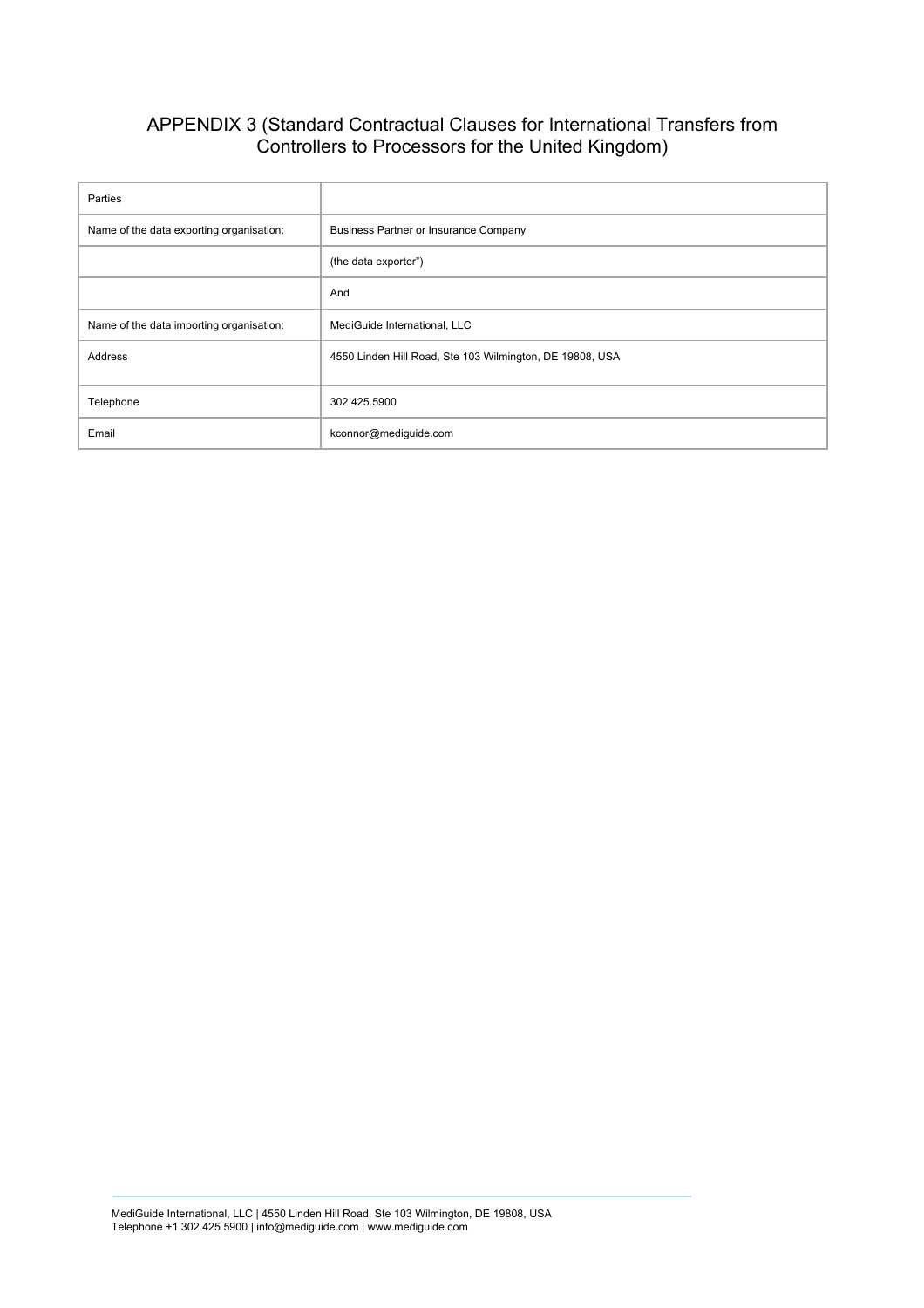|                                          | (the data importer")                                                                                                                                                                                                                                                                                                                                                                                                                                                                                                                               |
|------------------------------------------|----------------------------------------------------------------------------------------------------------------------------------------------------------------------------------------------------------------------------------------------------------------------------------------------------------------------------------------------------------------------------------------------------------------------------------------------------------------------------------------------------------------------------------------------------|
| Clause 1. Definitions                    | For the purposes of the Clauses:                                                                                                                                                                                                                                                                                                                                                                                                                                                                                                                   |
|                                          | (a) personal data', 'special categories of data', 'process/processing', 'controller', 'processor', 'data<br>subject' and 'Commissioner' shall have the same meaning as in the UK GDPR;                                                                                                                                                                                                                                                                                                                                                             |
|                                          | (b) 'the data exporter' means the controller who transfers the personal data;                                                                                                                                                                                                                                                                                                                                                                                                                                                                      |
|                                          | (c) 'the data importer' means the processor who agrees to receive from the data exporter personal<br>data intended for processing on his behalf after the transfer in accordance with his instructions<br>and the terms of the Clauses and who is not subject to a third country's system covered by UK<br>adequacy regulations issued under Section 17A Data Protection Act 2018 or Paragraphs 4 and<br>5 of Schedule 21 of the Data Protection Act 2018;                                                                                         |
|                                          | (d) 'the sub-processor' means any processor engaged by the data importer or by any other sub-<br>processor of the data importer who agrees to receive from the data importer or from any other<br>sub-processor of the data importer personal data exclusively intended for processing activities<br>to be carried out on behalf of the data exporter after the transfer in accordance with his<br>instructions, the terms of the Clauses and the terms of the written subcontract;                                                                |
|                                          | (e) 'the applicable data protection law' means the legislation protecting the fundamental rights and<br>freedoms of individuals and, in particular, their right to privacy with respect to the processing of<br>personal data applicable to a data controller in the UK;                                                                                                                                                                                                                                                                           |
|                                          | (f) 'technical and organisational security measures' means those measures aimed at protecting<br>personal data against accidental or unlawful destruction or accidental loss, alteration,<br>unauthorised disclosure or access, in particular where the processing involves the transmission<br>of data over a network, and against all other unlawful forms of processing.                                                                                                                                                                        |
| Clause 2. Details of the transfer        | The details of the transfer and in particular the special categories of personal data where applicable<br>are specified in Appendix 1 which forms an integral part of the Clauses.                                                                                                                                                                                                                                                                                                                                                                 |
| Clause 3. Third-party beneficiary clause |                                                                                                                                                                                                                                                                                                                                                                                                                                                                                                                                                    |
| 3(1)                                     | The data subject can enforce against the data exporter this Clause, Clause 4(b) to (i), Clause 5(a) to<br>(e), and (g) to (j), Clause $6(1)$ and (2), Clause 7, Clause 8(2), and Clauses 9 to 12 as third-party<br>beneficiary.                                                                                                                                                                                                                                                                                                                    |
| 3(2)                                     | The data subject can enforce against the data importer this Clause, Clause 5(a) to (e) and (g), Clause<br>6, Clause 7, Clause 8(2), and Clauses 9 to 12, in cases where the data exporter has factually<br>disappeared or has ceased to exist in law unless any successor entity has assumed the entire legal<br>obligations of the data exporter by contract or by operation of law, as a result of which it takes on the<br>rights and obligations of the data exporter, in which case the data subject can enforce them against<br>such entity. |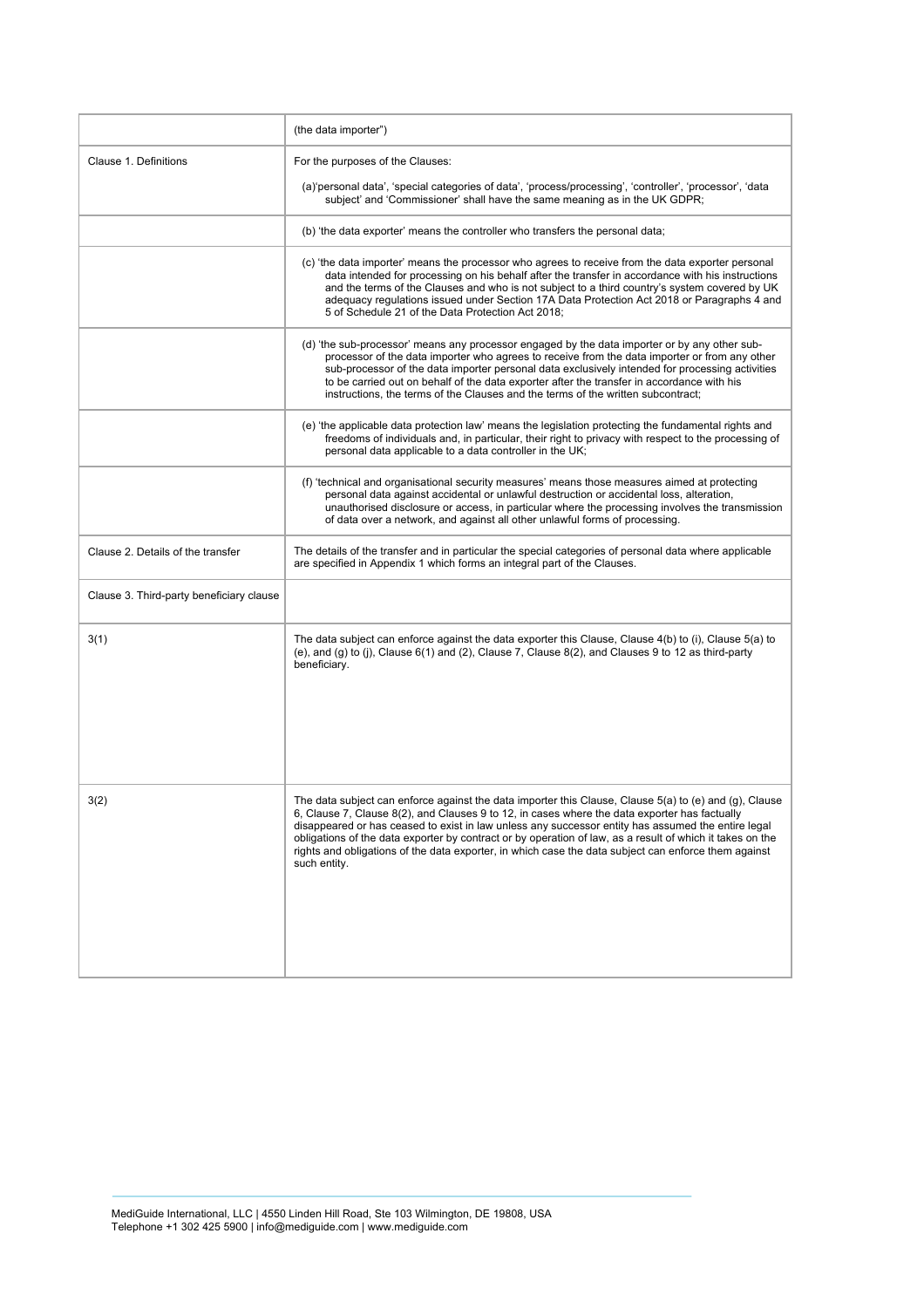| 3(3)                                       | The data subject can enforce against the sub-processor this Clause, Clause $5(a)$ to (e) and (g),<br>Clause 6, Clause 7, Clause 8(2), and Clauses 9 to 12, in cases where both the data exporter and the<br>data importer have factually disappeared or ceased to exist in law or have become insolvent, unless<br>any successor entity has assumed the entire legal obligations of the data exporter by contract or by<br>operation of law as a result of which it takes on the rights and obligations of the data exporter, in<br>which case the data subject can enforce them against such entity. Such third-party liability of the sub-<br>processor shall be limited to its own processing operations under the Clauses. |
|--------------------------------------------|--------------------------------------------------------------------------------------------------------------------------------------------------------------------------------------------------------------------------------------------------------------------------------------------------------------------------------------------------------------------------------------------------------------------------------------------------------------------------------------------------------------------------------------------------------------------------------------------------------------------------------------------------------------------------------------------------------------------------------|
| 3(4)                                       | The parties do not object to a data subject being represented by an association or other body if the<br>data subject so expressly wishes and if permitted by national law.                                                                                                                                                                                                                                                                                                                                                                                                                                                                                                                                                     |
| Clause 4. Obligations of the data exporter | The data exporter agrees and warrants:                                                                                                                                                                                                                                                                                                                                                                                                                                                                                                                                                                                                                                                                                         |
| 4(a)                                       | that the processing, including the transfer itself, of the personal data has been and will continue to be<br>carried out in accordance with the relevant provisions of the applicable data protection law (and,<br>where applicable, has been notified to the Commissioner) and does not violate the applicable data<br>protection law;                                                                                                                                                                                                                                                                                                                                                                                        |
| 4(b)                                       | that it has instructed and throughout the duration of the personal data-processing services will instruct<br>the data importer to process the personal data transferred only on the data exporter's behalf and in<br>accordance with the applicable data protection law and the Clauses;                                                                                                                                                                                                                                                                                                                                                                                                                                       |
| 4(c)                                       | that the data importer will provide sufficient guarantees in respect of the technical and organisational<br>security measures specified in Appendix 2 to this contract;                                                                                                                                                                                                                                                                                                                                                                                                                                                                                                                                                        |
| 4(d)                                       | that after assessment of the requirements of the applicable data protection law, the security measures<br>are appropriate to protect personal data against accidental or unlawful destruction or accidental loss,<br>alteration, unauthorised disclosure or access, in particular where the processing involves the<br>transmission of data over a network, and against all other unlawful forms of processing, and that<br>these measures ensure a level of security appropriate to the risks presented by the processing and<br>the nature of the data to be protected having regard to the state of the art and the cost of their<br>implementation;                                                                        |
| 4(e)                                       | that it will ensure compliance with the security measures;                                                                                                                                                                                                                                                                                                                                                                                                                                                                                                                                                                                                                                                                     |
| 4(f)                                       | that, if the transfer involves special categories of data, the data subject has been informed or will be<br>informed before, or as soon as possible after, the transfer that its data could be transmitted to a third<br>country not covered by adequacy regulations issued under Section 17A Data Protection Act 2018 or<br>Paragraphs 4 and 5 of Schedule 21 Data Protection Act 2018;                                                                                                                                                                                                                                                                                                                                       |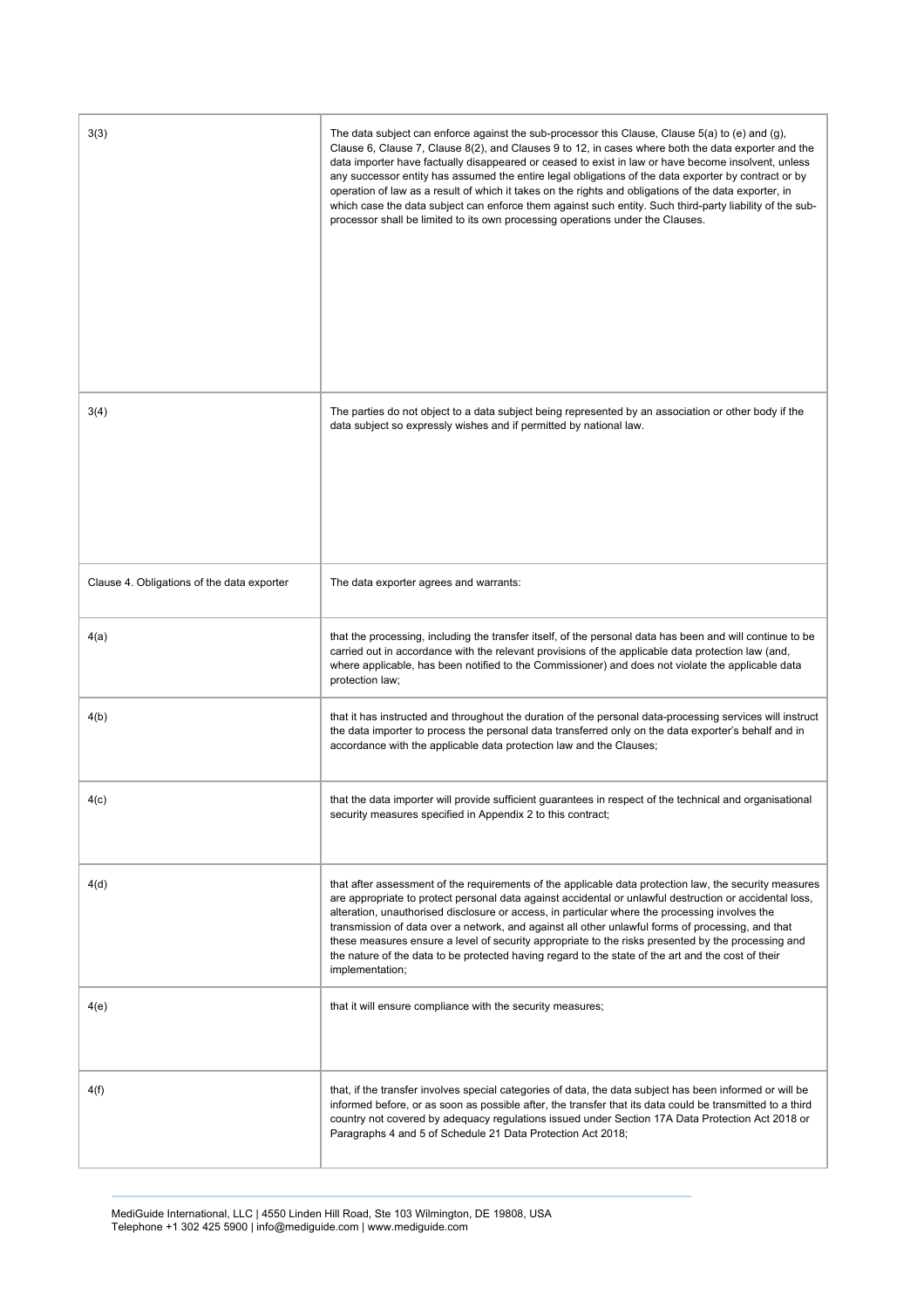| 4(g)                                        | to forward any notification received from the data importer or any sub-processor pursuant to Clause<br>5(b) and Clause 8(3) to the Commissioner if the data exporter decides to continue the transfer or to lift<br>the suspension;                                                                                                                                                                                                                                                                                                                                        |
|---------------------------------------------|----------------------------------------------------------------------------------------------------------------------------------------------------------------------------------------------------------------------------------------------------------------------------------------------------------------------------------------------------------------------------------------------------------------------------------------------------------------------------------------------------------------------------------------------------------------------------|
| 4(h)                                        | to make available to the data subjects upon request a copy of the Clauses, with the exception of<br>Appendix 2, and a summary description of the security measures, as well as a copy of any contract<br>for sub-processing services which has to be made in accordance with the Clauses, unless the<br>Clauses or the contract contain commercial information, in which case it may remove such<br>commercial information;                                                                                                                                                |
| 4(i)                                        | that, in the event of sub-processing, the processing activity is carried out in accordance with Clause<br>11 by a sub-processor providing at least the same level of protection for the personal data and the<br>rights of data subject as the data importer under the Clauses;                                                                                                                                                                                                                                                                                            |
| 4(j)                                        | that it will ensure compliance with Clause 4(a) to (i).                                                                                                                                                                                                                                                                                                                                                                                                                                                                                                                    |
| Clause 5. Obligations of the data importer1 | The data importer agrees and warrants:                                                                                                                                                                                                                                                                                                                                                                                                                                                                                                                                     |
| 5(a)                                        | to process the personal data only on behalf of the data exporter and in compliance with its<br>instructions and the Clauses; if it cannot provide such compliance for whatever reasons, it agrees to<br>inform promptly the data exporter of its inability to comply, in which case the data exporter is entitled<br>to suspend the transfer of data and/or terminate the contract;                                                                                                                                                                                        |
| 5(b)                                        | that it has no reason to believe that the legislation applicable to it prevents it from fulfilling the<br>instructions received from the data exporter and its obligations under the contract and that in the<br>event of a change in this legislation which is likely to have a substantial adverse effect on the<br>warranties and obligations provided by the Clauses, it will promptly notify the change to the data<br>exporter as soon as it is aware, in which case the data exporter is entitled to suspend the transfer of<br>data and/or terminate the contract; |
| 5(c)                                        | that it has implemented the technical and organisational security measures specified in Appendix 2<br>before processing the personal data transferred;                                                                                                                                                                                                                                                                                                                                                                                                                     |
| 5(d)                                        | that it will promptly notify the data exporter about:                                                                                                                                                                                                                                                                                                                                                                                                                                                                                                                      |
|                                             | (i) any legally binding request for disclosure of the personal data by a law enforcement authority<br>unless otherwise prohibited, such as a prohibition under criminal law to preserve the confidentiality of<br>a law enforcement investigation;<br>(ii) any accidental or unauthorised access; and<br>(iii) any request received directly from the data subjects without responding to that request, unless it<br>has been otherwise authorised to do so;                                                                                                               |
| 5(e)                                        | to deal promptly and properly with all inquiries from the data exporter relating to its processing of the<br>personal data subject to the transfer and to abide by the advice of the Commissioner with regard to<br>the processing of the data transferred;                                                                                                                                                                                                                                                                                                                |
| 5(f)                                        | at the request of the data exporter to submit its data-processing facilities for audit of the processing<br>activities covered by the Clauses which shall be carried out by the data exporter or an inspection<br>body composed of independent members and in possession of the required professional<br>qualifications bound by a duty of confidentiality, selected by the data exporter, where applicable, in<br>agreement with the Commissioner;                                                                                                                        |
|                                             |                                                                                                                                                                                                                                                                                                                                                                                                                                                                                                                                                                            |

MediGuide International, LLC | 4550 Linden Hill Road, Ste 103 Wilmington, DE 19808, USA Telephone +1 302 425 5900 | info@mediguide.com | www.mediguide.com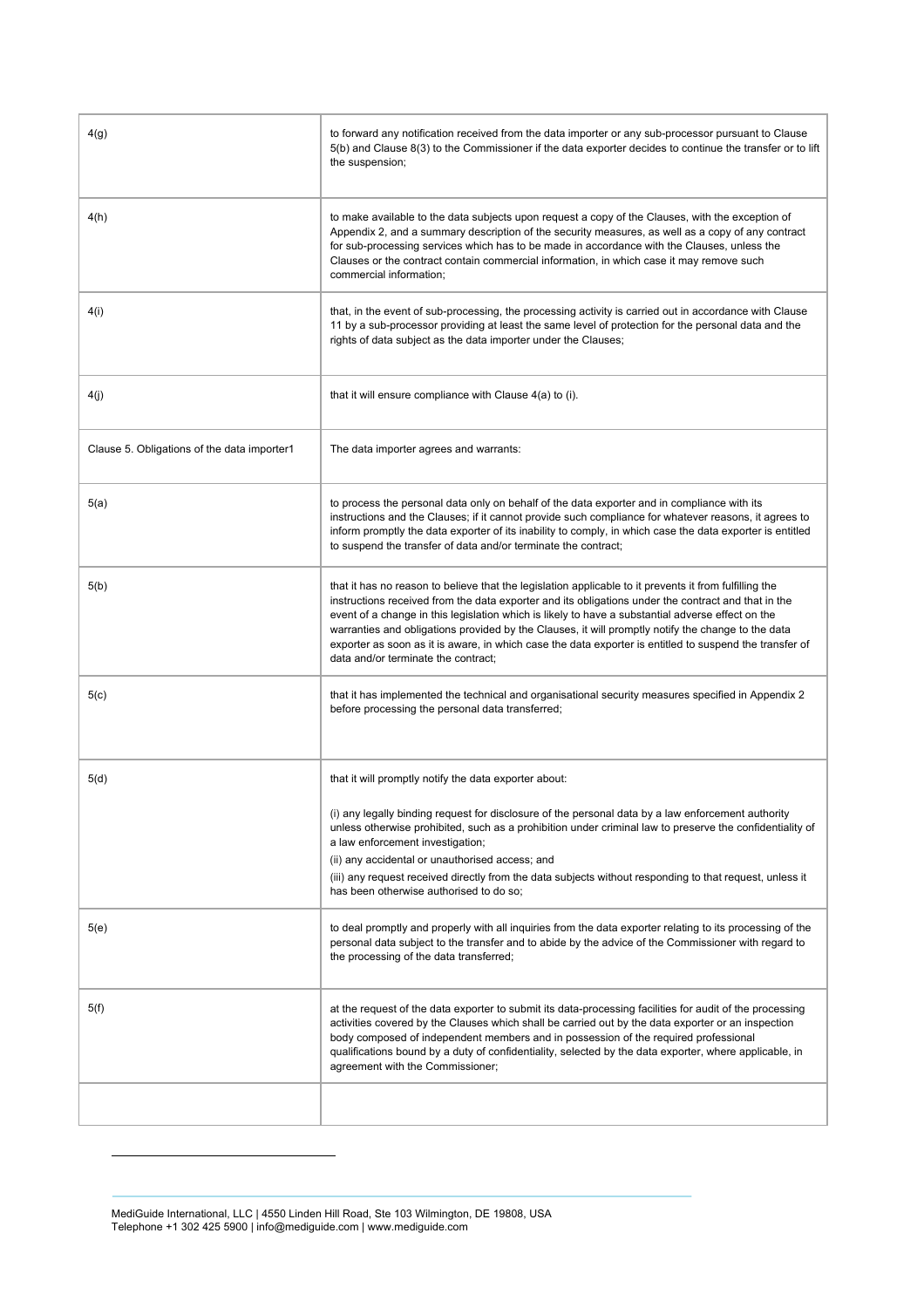<sup>1</sup> Mandatory requirements of the national legislation applicable to the data importer which do not go beyond what is necessary in a democratic society that is, if they constitute a necessary measure to safeguard national security, defence, public security, the prevention, investigation,<br>detection and prosecution of criminal offences or of breaches of ethics for t the State or the protection of the data subject or the rights and freedoms of others, are not in contradiction with the standard contractual clauses.<br>Some examples of such mandatory requirements which do not go beyond what recognised sanctions, tax-reporting requirements or anti-money-laundering reporting requirements.

MediGuide International, LLC | 4550 Linden Hill Road, Ste 103 Wilmington, DE 19808, USA Telephone +1 302 425 5900 | info@mediguide.com | www.mediguide.com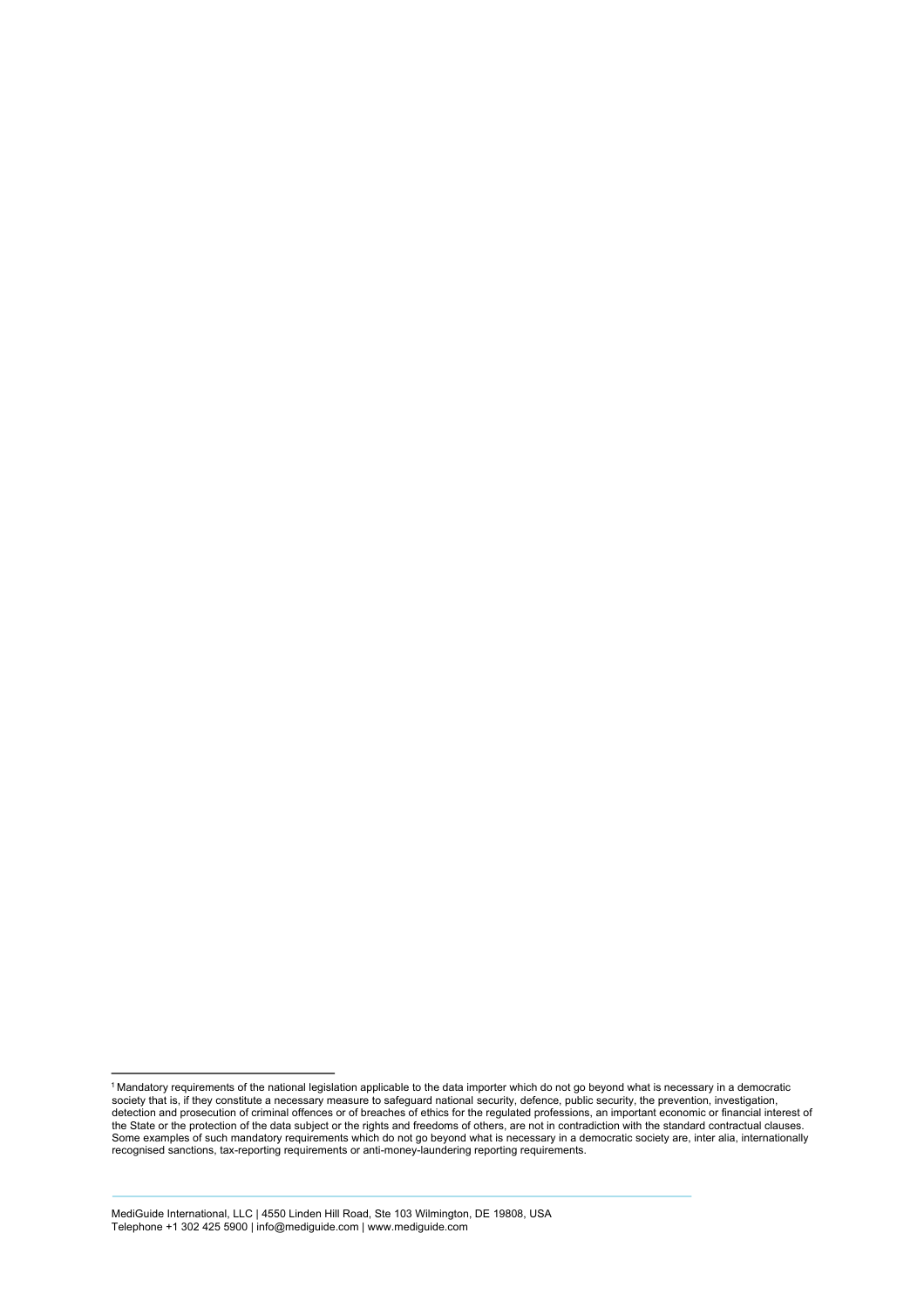| 5(g)                                 | to make available to the data subject upon request a copy of the Clauses, or any existing contract for<br>sub-processing, unless the Clauses or contract contain commercial information, in which case it may<br>remove such commercial information, with the exception of Appendix 2 which shall be replaced by a<br>summary description of the security measures in those cases where the data subject is unable to<br>obtain a copy from the data exporter;                                                                                                                                                                                                                                                                                                                                                                                                                                                                                                          |
|--------------------------------------|-------------------------------------------------------------------------------------------------------------------------------------------------------------------------------------------------------------------------------------------------------------------------------------------------------------------------------------------------------------------------------------------------------------------------------------------------------------------------------------------------------------------------------------------------------------------------------------------------------------------------------------------------------------------------------------------------------------------------------------------------------------------------------------------------------------------------------------------------------------------------------------------------------------------------------------------------------------------------|
| 5(h)                                 | that, in the event of sub-processing, it has previously informed the data exporter and obtained its prior<br>written consent;                                                                                                                                                                                                                                                                                                                                                                                                                                                                                                                                                                                                                                                                                                                                                                                                                                           |
| 5(i)                                 | that the processing services by the sub-processor will be carried out in accordance with Clause 11;                                                                                                                                                                                                                                                                                                                                                                                                                                                                                                                                                                                                                                                                                                                                                                                                                                                                     |
| 5(j)                                 | to send promptly a copy of any sub-processor agreement it concludes under the Clauses to the data<br>exporter.                                                                                                                                                                                                                                                                                                                                                                                                                                                                                                                                                                                                                                                                                                                                                                                                                                                          |
| Clause 6. Liability                  |                                                                                                                                                                                                                                                                                                                                                                                                                                                                                                                                                                                                                                                                                                                                                                                                                                                                                                                                                                         |
| 6(1)                                 | The parties agree that any data subject, who has suffered damage as a result of any breach of the<br>obligations referred to in Clause 3 or in Clause 11 by any party or sub-processor is entitled to receive<br>compensation from the data exporter for the damage suffered.                                                                                                                                                                                                                                                                                                                                                                                                                                                                                                                                                                                                                                                                                           |
| 6(2)                                 | If a data subject is not able to bring a claim for compensation in accordance with paragraph 1 against<br>the data exporter, arising out of a breach by the data importer or his sub-processor of any of their<br>obligations referred to in Clause 3 or in Clause 11, because the data exporter has factually<br>disappeared or ceased to exist in law or has become insolvent, the data importer agrees that the data<br>subject may issue a claim against the data importer as if it were the data exporter, unless any<br>successor entity has assumed the entire legal obligations of the data exporter by contract of by<br>operation of law, in which case the data subject can enforce its rights against such entity.<br>The data importer may not rely on a breach by a sub-processor of its obligations in order to avoid its<br>own liabilities.                                                                                                            |
| 6(3)                                 | If a data subject is not able to bring a claim against the data exporter or the data importer referred to<br>in paragraphs 1 and 2, arising out of a breach by the sub-processor of any of their obligations referred<br>to in Clause 3 or in Clause 11 because both the data exporter and the data importer have factually<br>disappeared or ceased to exist in law or have become insolvent, the sub-processor agrees that the<br>data subject may issue a claim against the data sub-processor with regard to its own processing<br>operations under the Clauses as if it were the data exporter or the data importer, unless any<br>successor entity has assumed the entire legal obligations of the data exporter or data importer by<br>contract or by operation of law, in which case the data subject can enforce its rights against such<br>entity. The liability of the sub-processor shall be limited to its own processing operations under the<br>Clauses. |
| Clause 7. Mediation and jurisdiction |                                                                                                                                                                                                                                                                                                                                                                                                                                                                                                                                                                                                                                                                                                                                                                                                                                                                                                                                                                         |
| 7(1)                                 | The data importer agrees that if the data subject invokes against it third-party beneficiary rights and/or<br>claims compensation for damages under the Clauses, the data importer will accept the decision of the<br>data subject:                                                                                                                                                                                                                                                                                                                                                                                                                                                                                                                                                                                                                                                                                                                                     |
|                                      | (a) to refer the dispute to mediation, by an independent person or, where applicable, by the<br>Commissioner;<br>(b) to refer the dispute to the UK courts.                                                                                                                                                                                                                                                                                                                                                                                                                                                                                                                                                                                                                                                                                                                                                                                                             |
| 7(2)                                 | The parties agree that the choice made by the data subject will not prejudice its substantive or<br>procedural rights to seek remedies in accordance with other provisions of national or international<br>law.                                                                                                                                                                                                                                                                                                                                                                                                                                                                                                                                                                                                                                                                                                                                                         |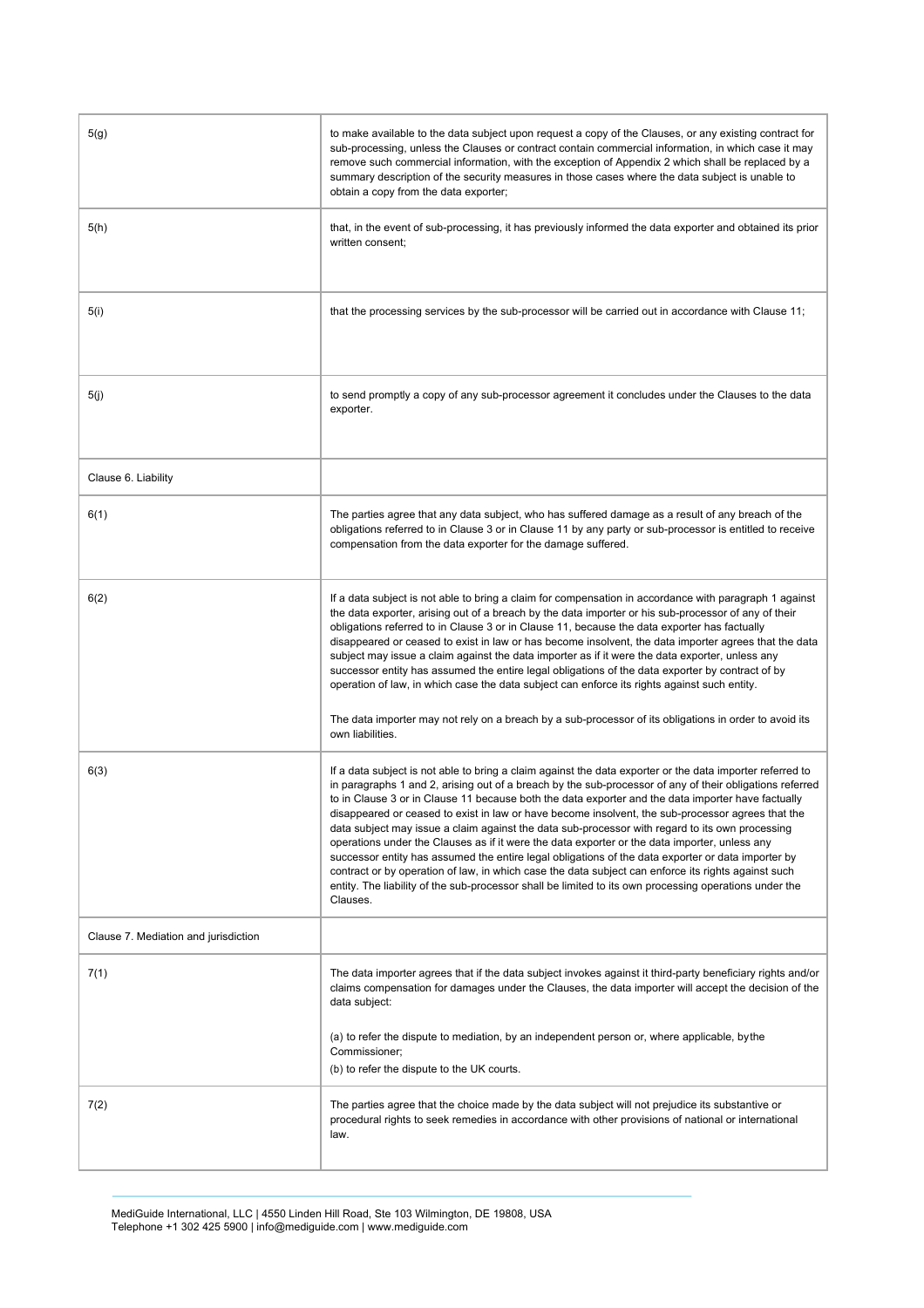| Clause 8. Cooperation with supervisory<br>authorities | The data exporter agrees to deposit a copy of this contract with the Commissioner if it so requests or<br>if such deposit is required under the applicable data protection law.                                                                                                                                                                                                                                                                                                                                                                                                                                                                                                                                                                                              |
|-------------------------------------------------------|------------------------------------------------------------------------------------------------------------------------------------------------------------------------------------------------------------------------------------------------------------------------------------------------------------------------------------------------------------------------------------------------------------------------------------------------------------------------------------------------------------------------------------------------------------------------------------------------------------------------------------------------------------------------------------------------------------------------------------------------------------------------------|
| 8(2)                                                  | The parties agree that the Commissioner has the right to conduct an audit of the data importer, and of<br>any sub-processor, which has the same scope and is subject to the same conditions as would apply<br>to an audit of the data exporter under the applicable data protection law.                                                                                                                                                                                                                                                                                                                                                                                                                                                                                     |
| 8(3)                                                  | The data importer shall promptly inform the data exporter about the existence of legislation applicable<br>to it or any sub-processor preventing the conduct of an audit of the data importer, or any sub-<br>processor, pursuant to paragraph 2. In such a case the data exporter shall be entitled to take the<br>measures foreseen in Clause 5(b).                                                                                                                                                                                                                                                                                                                                                                                                                        |
| Clause 9. Governing law                               | The Clauses shall be governed by the law of the country of the United Kingdom in which the data<br>exporter is established, namely England.                                                                                                                                                                                                                                                                                                                                                                                                                                                                                                                                                                                                                                  |
| Clause 10. Variation of the contract                  | The parties undertake not to vary or modify the Clauses. This does not preclude the parties from (i)<br>making changes permitted by Paragraph 7(3) & (4) of Schedule 21 Data Protection Act 2018; or (ii)<br>adding clauses on business related issues where required as long as they do not contradict the<br>Clause.                                                                                                                                                                                                                                                                                                                                                                                                                                                       |
| Clause 11. Sub-processing                             |                                                                                                                                                                                                                                                                                                                                                                                                                                                                                                                                                                                                                                                                                                                                                                              |
| 11(1)                                                 | The data importer shall not subcontract any of its processing operations performed on behalf of the<br>data exporter under the Clauses without the prior written consent of the data exporter. Where the data<br>importer subcontracts its obligations under the Clauses, with the consent of the data exporter, it shall<br>do so only by way of a written agreement with the sub-processor which imposes the same obligations<br>on the sub-processor as are imposed on the data importer under the Clauses2. Where the sub-<br>processor fails to fulfil its data protection obligations under such written agreement the data importer<br>shall remain fully liable to the data exporter for the performance of the sub-processor's obligations<br>under such agreement. |
| 11(2)                                                 | The prior written contract between the data importer and the sub-processor shall also provide for a<br>third-party beneficiary clause as laid down in Clause 3 for cases where the data subject is not able to<br>bring the claim for compensation referred to in paragraph 1 of Clause 6 against the data exporter or<br>the data importer because they have factually disappeared or have ceased to exist in law or have<br>become insolvent and no successor entity has assumed the entire legal obligations of the data<br>exporter or data importer by contract or by operation of law. Such third-party liability of the sub-<br>processor shall be limited to its own processing operations under the Clauses.                                                        |
| 11(3)                                                 | The provisions relating to data protection aspects for sub-processing of the contract referred to in<br>paragraph 1 shall be governed by the laws of the country of the UK where the exporter is established.                                                                                                                                                                                                                                                                                                                                                                                                                                                                                                                                                                |
| 11(4)                                                 | The data exporter shall keep a list of sub-processing agreements concluded under the Clauses and<br>notified by the data importer pursuant to Clause 5(j), which shall be updated at least once a year. The<br>list shall be available to the Commissioner.                                                                                                                                                                                                                                                                                                                                                                                                                                                                                                                  |
| Clause 12. Obligation after termination               |                                                                                                                                                                                                                                                                                                                                                                                                                                                                                                                                                                                                                                                                                                                                                                              |
|                                                       |                                                                                                                                                                                                                                                                                                                                                                                                                                                                                                                                                                                                                                                                                                                                                                              |